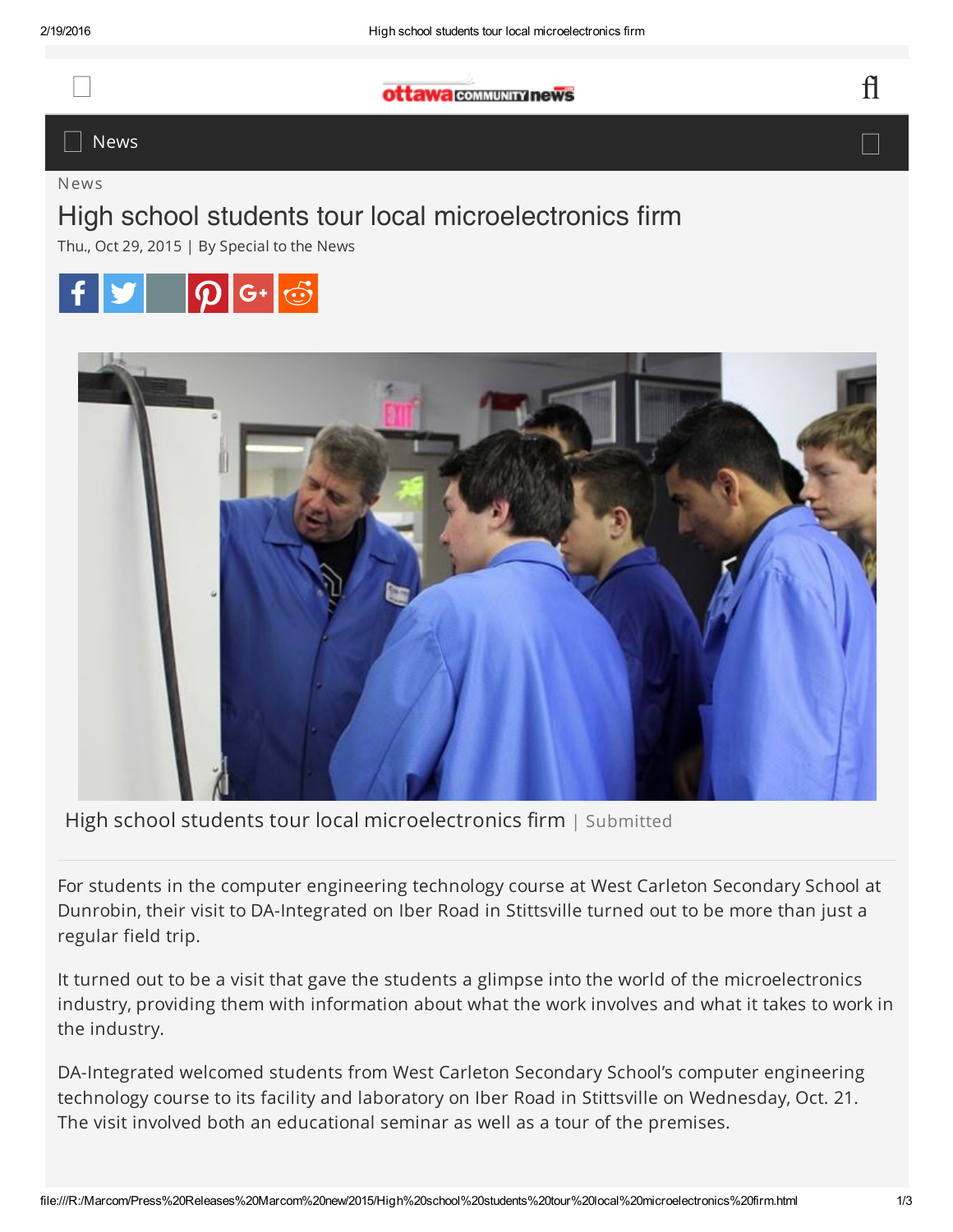





The goal of this visit was to help the students define their summative projects for the course. DA-Integrated is also helping fund these summative projects by donating the electronic materials which the students will require to complete their projects.

During the visit, DA-Integrated team members introduced the company to the students, explaining how it contributes to the microelectronics industry. They also offered the students some personal insights about how they chose a career in engineering and the education path which they followed to get to their current positions at DA-Integrated.

The students also toured the DA-Integrated laboratory and facility, learning about the different equipment, machines and materials used. They also saw for themselves what a typical work environment in the microelectronics industry looks like.

During their visit, the students participated in discussions on environmental aspects surrounding the electronics industry. They also participated in a workshop focused on printed circuit board design which highlighted the difference between the output of a hobbyist and professional printed circuit board design.

In the coming months, these students will be working at completing their summative projects, using the materials donated by DA-Integrated.

This visit will also be helpful in encouraging students interested in the electronics industry to pursue this path further in their post-secondary education or through personal projects.

And DA-Integrated was happy to host this visit by the students.

"I really enjoyed having the students come visit," said Scott Bulbrook, the vice-president of engineering and co-founder of DA-Integrated. "I hope this opportunity gave them a sense of what it would be like to work in the microelectronics industry."

DA-Integrated in Stittsville is a global provider of integrated circuit development and supply